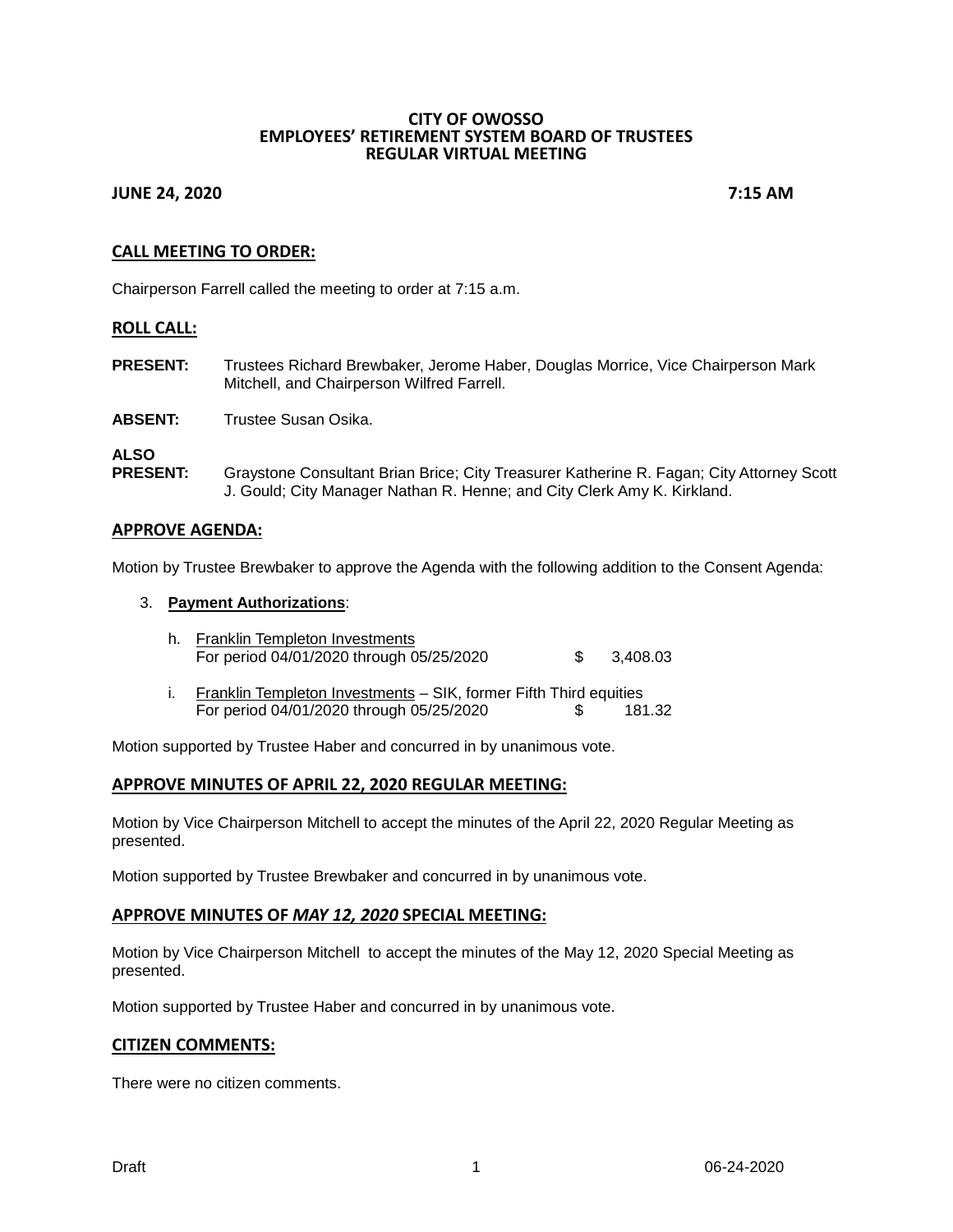# **CONSENT AGENDA:**

Motion by Trustee Brewbaker to approve the consent agenda as follows:

#### 1. **Approve Pension Check Reports**:

# a. April 2020 **\$** 220,498.60 b. May 2020 **\$** 220,498.60 2. **Approve Statements**: a. City of Owosso Employees Retirement Fund As of April 30, 2020 b. City of Owosso Employees Retirement Fund As of May 31, 2020 3. **Payment Authorizations**: a. Morgan Stanley – Graystone Consulting For period 05/27/20 through 06/30/2020 \$ (1,152.03) b. Morgan Stanley – Graystone Consulting For period 05/29/20 through 06/30/2020 \$ (2,495.96) c. Gabriel Roeder Smith & Company For period 07/01/2019 through 06/30/2020 \$ 25,000.00 d. City of Owosso Annual Audit **\$ 2,969.00** e. Katherine R. Fagan, City Treasurer Report of Checks Written – April 2020 \$ 27,107.29 f. Katherine R. Fagan, City Treasurer Report of Checks Written – May 2020 \$ 1,048.74 g. Money Manager Fee Analysis For period 05/01/2020 through 05/31/2020 \$ 3,221.29

- h. Franklin Templeton Investments For period 04/01/2020 through 05/25/2020 \$ 3,408.03
- i. Franklin Templeton Investments SIK, former Fifth Third equities For period 04/01/2020 through 05/25/2020 \$ 181.32

# 4. **Death Acknowledgements**:

None.

Motion supported by Vice Chairperson Mitchell and concurred in by unanimous vote.

# **COMMUNICATIONS:**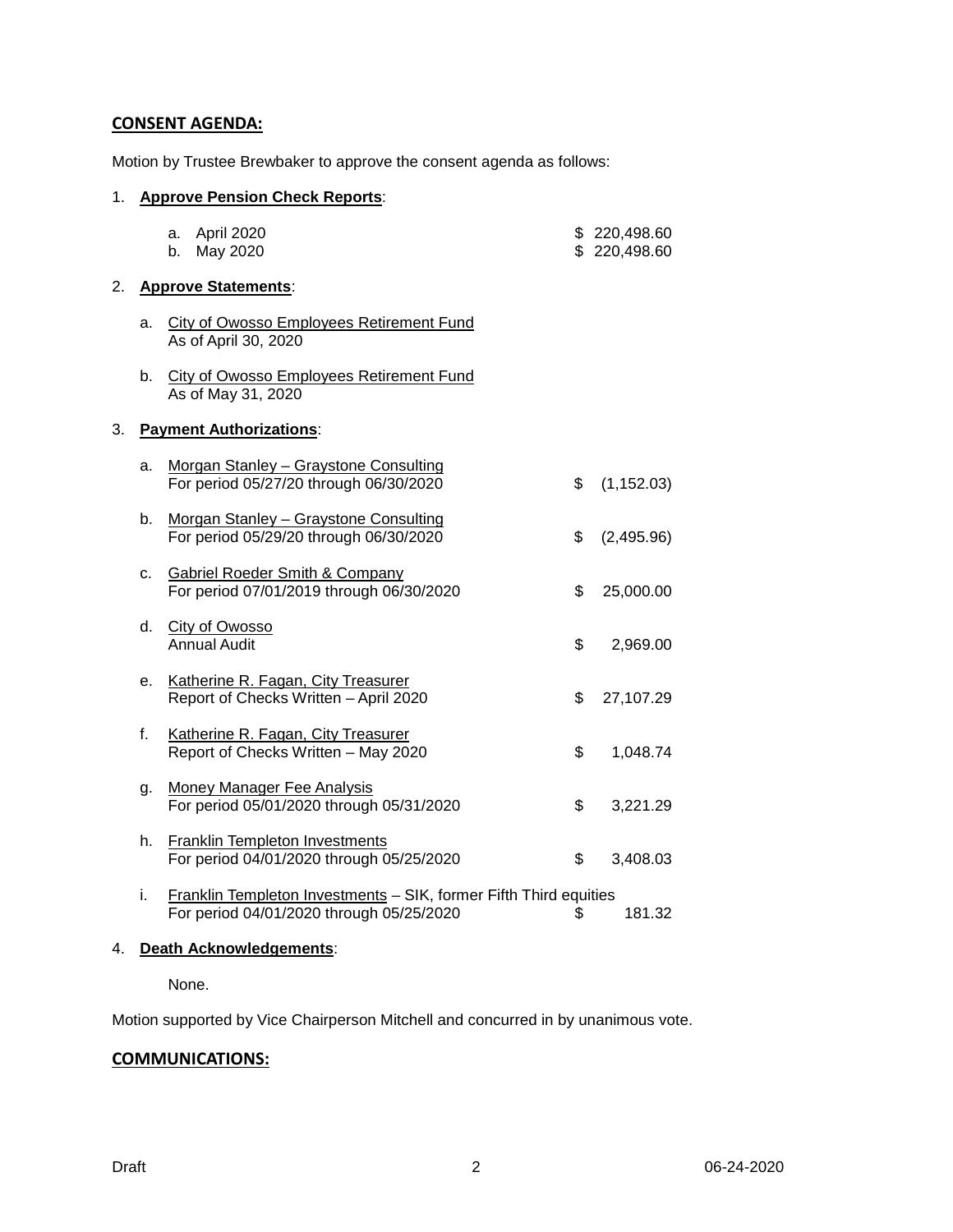The following communications, publications and conference announcements are on file with the City Clerk – if you would like to read them, please contact her:

- a. Pensions & Investments: March 23, 2020
- b. Pensions & Investments: April 6, 2020
- c. Pensions & Investments: April 20, 2020
- d. Pensions & Investments: May 4, 2020
- e. Pensions & Investments: May 18, 2020
- f. Pensions & Investments: June 1, 2020

# **OLD BUSINESS:**

#### **Transfer Status Report**

A brief report was given on the status of the MERS transfer noting that all securities but the securities in kind held by Franklin Templeton had been transferred from Morgan Stanley to MERS. The initial actuarial valuations and asset allocations have been received from MERS. The Board offered no comments or questions.

Franklin Templeton Securities in Kind

City Clerk Kirkland briefly relayed the details of the phone call between the City, MERS, and Morgan Stanley that was organized to reach an agreement on how the securities in kind held by Franklin Templeton would be handled in their transfer to MERS. Warren Keyser, portfolio manager for Franklin Templeton, joined the call to provide an overview of how they had handled the situation over the years and he encouraged the City not to simply liquidate the holdings. The resulting agreement stipulates that a 25% discount be given by the City in return for MERS taking on the extra risk presented by holding the securities in kind. Chairperson Farrell indicated the agreement was reasonable for all parties in the transaction and only \$130,000 in assets were involved.

The Board agreed to the 25% valuation discount in return for MERS holding the securities until maturity.

#### **NEW BUSINESS:**

#### **2019 Summary Annual Report**

Motion by Vice Chairperson Mitchell to approve the summary of the activities of the System for the 2019 calendar year and authorize distribution to members and retirees as follows:

#### **CITY OF OWOSSO EMPLOYEES RETIREMENT SYSTEM 2019 SUMMARY ANNUAL REPORT**

(formerly List of Expenses Paid by Soft Dollars)

The Public Employees Retirement System Investment Act requires the City of Owosso Employees Retirement System to prepare and issue a summary annual report and to publish and make available annually a list of all expenses paid by soft dollars. The following information is provided for the year 2019.

The name of the retirement system is the City of Owosso Employees Retirement System. The Retirement System's investment fiduciaries and service providers are:

BOARD OF TRUSTEES: Richard Brewbaker

Jerome Haber Doug Morrice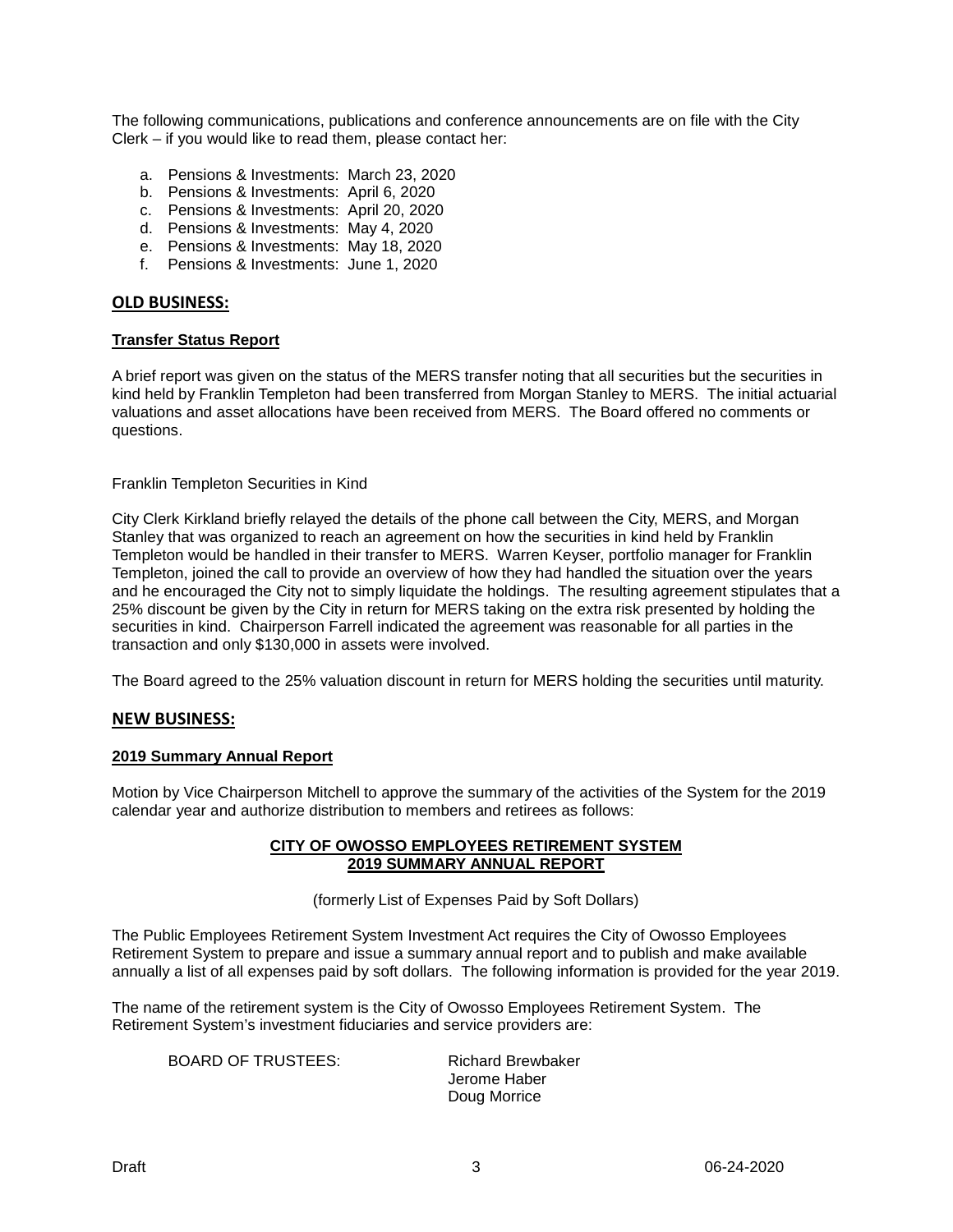|                            | OUE USING<br><b>Mark Mitchell</b><br><b>Wilfred Farrell</b>                                                                                                          |
|----------------------------|----------------------------------------------------------------------------------------------------------------------------------------------------------------------|
| INVESTMENT MANAGERS:       | Atlanta Capital<br>Franklin Templeton<br>Loomis LCG<br>Cushing<br>Aristotle<br>Causeway<br><b>Harding Loevner</b><br><b>CG Advisor</b><br>JP Morgan Strategic Income |
| <b>INVESTMENT ADVISOR:</b> | Graystone Consulting/Morgan Stanley                                                                                                                                  |
| ACTUARY:                   | Gabriel Roeder Smith & Company                                                                                                                                       |
| AUDITOR:                   | Gabridge and Company                                                                                                                                                 |
| <b>MEDICAL DIRECTOR:</b>   | Dr. Anthony Patsy                                                                                                                                                    |

Sue Osika

As reported in the actuarial valuation for the annual period ending December 31, 2019 the Retirement System's valuation assets were \$28,989,966 and its actuarial accrued liabilities were \$34,751,189, which produced a funded ratio of 83.4.

For the annual period ending December 31, 2019 the Retirement System's investment performance on a mark to market basis (gross of manager fees and net of transaction costs) was 21.82%. The system's investment performance, net of fees, on a rolling calendar-year basis is as follows:

|                        | Year   | Year   | Year  | Year  | Year  |
|------------------------|--------|--------|-------|-------|-------|
| <b>Total Portfolio</b> | 21.21% | 10.28% | 7.60% | 8.97% | 8.15% |

On December 31, 2019 the market value of the assets was \$30,739,312. The change in net plan assets from December 31, 2018 was (\$783,944).

For the annual period ending December 31, 2019 the Retirement System's non-soft dollar expenses were \$242,178.33 and benefit payments and member refunds were \$2,800,179.86. No expenses were paid by soft dollars during the year. Expenditures for professional training and education for this year were \$914.96. Employer contributions required for the year covered by the report total \$924,592.

The adopted budget for the city fiscal year beginning July 1, 2020 included the following items:

| Checks printed, etc.          |   | N/A |
|-------------------------------|---|-----|
| Audit Costs                   | S | N/A |
| Actuary Fee                   |   | N/A |
| <b>Conference Expenses</b>    |   | N/A |
| Counseling Fee-Morgan Stanley |   | N/A |

Additional items required for inclusion in the report are:

The number of active members: 31 The number of retirees and beneficiaries: 77<br>The average annual retirement allowance: \$36,307 The average annual retirement allowance: The total annual retirement allowance being paid: \$2,795,607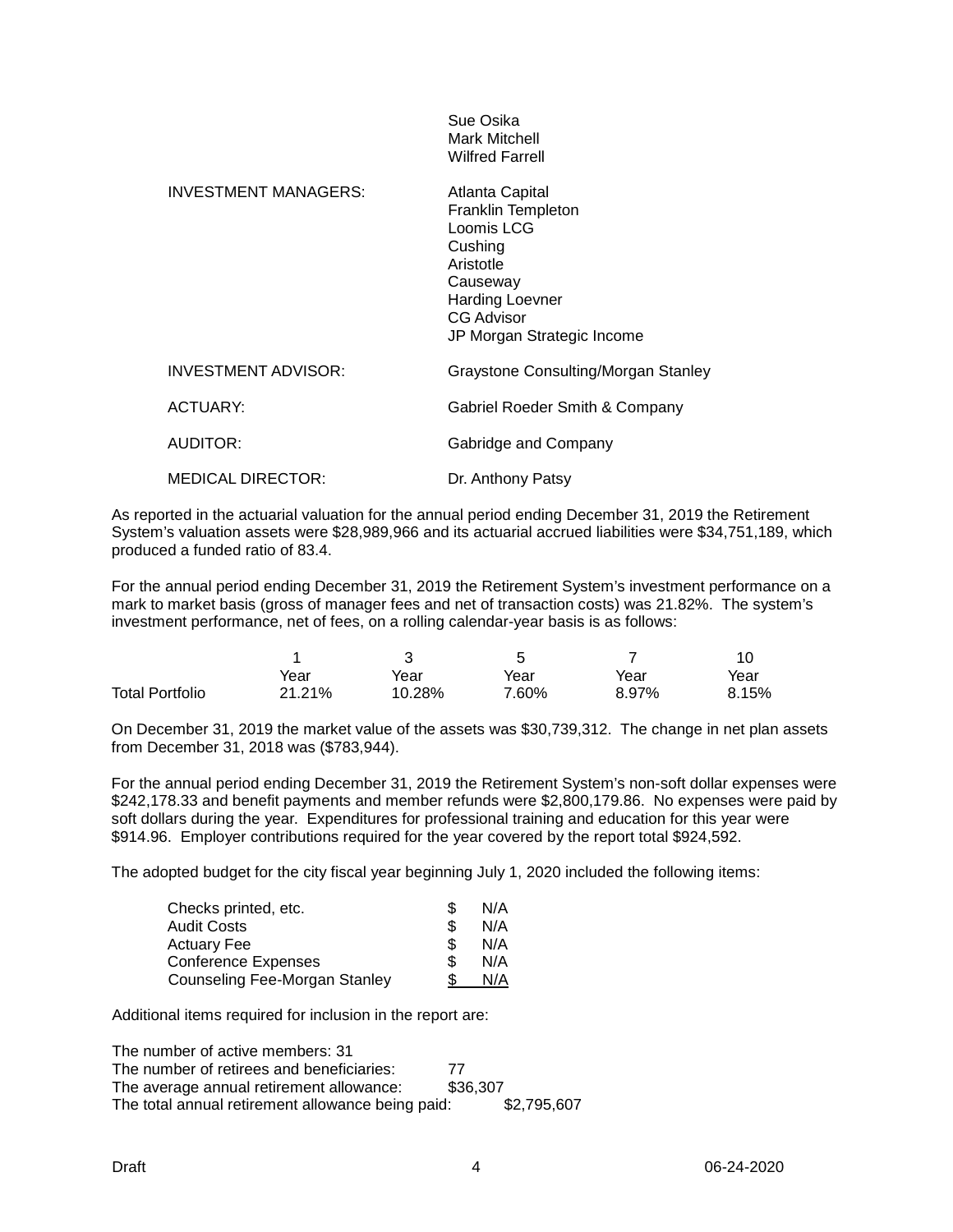The valuation payroll: \$1,781,909

The employers computed normal cost of benefits (expressed as a percentage of valuation payroll): General 8.26%; Fire 8.41%

The employers total contribution rate (expressed as a percentage of valuation payroll):

General 94.94%; Fire 17.47%; overall weighted 54.96%

The weighted average of member contributions, if any: \$69,157

The actuarial assumed rate of investment return:7.25%

The actuarial assumed rate of long-term wage inflation: 2.5%

The smoothing method and period utilized for funding the system's unfunded actuarial accrued liabilities,

if any: 4-year smoothed market; Closed-9 year amortization

The system's actuarial cost method: Entry-age

Whether system membership is open or closed to specific groups of employees:

General-closed; Fire-open

Motion supported by Trustee Haber and concurred in by unanimous vote.

## **Preemptive Authorization for Payment & Sweeping of Account**

Motion by Trustee Brewbaker to authorize the City Treasurer to pay upcoming invoices and sweep all future refunds to the MERS account.

Motion supported by Chairperson Farrell and concurred in by unanimous vote.

## **Retirement Ordinance Amendment**

City Attorney Gould introduced the item saying the intent of the amendment is to change who manages the system. He indicated that most of the original language of the ordinance remains in place with the changes concentrating on the responsibilities of the Board of Trustees.

There was discussion regarding whether a staff liaison position should be established to connect retirees with MERS, it was decided that MERS has the capability of communicating with all retirees and a staff liaison may just cloud the picture.

Chairperson Farrell inquired if the Board was dissolved as of today. City Attorney Gould indicated it would dissolve once the transfer is completed.

Motion by Chairperson Farrell to recommend the retirement ordinance amendment as proposed:

# **RESOLUTION NO. R-01 2020**

#### **AMENDING CHAPTER 2, ADMINISTRATION, ARTICLE VII, MUNICIPAL EMPLOYEES' PENSIONS**

WHEREAS, the City of Owosso, Shiawassee County, Michigan has an independent pension system covering a portion of its employees; and

WHEREAS, the City has transferred custody and administration of the system to the Municipal Employees' Retirement System of Michigan; and

WHEREAS, the ordinance governing the pension system must be amended to reflect said changes;

NOW THEREFORE BE IT RESOLVED, THAT THE CITY OF OWOSSO ORDAINS:

SECTION 1. AMENDMENT. That Chapter 2, Administration, Article VII, *Municipal Employees' Pensions*, Section 2-401, Name and establishment shall be amended as follows: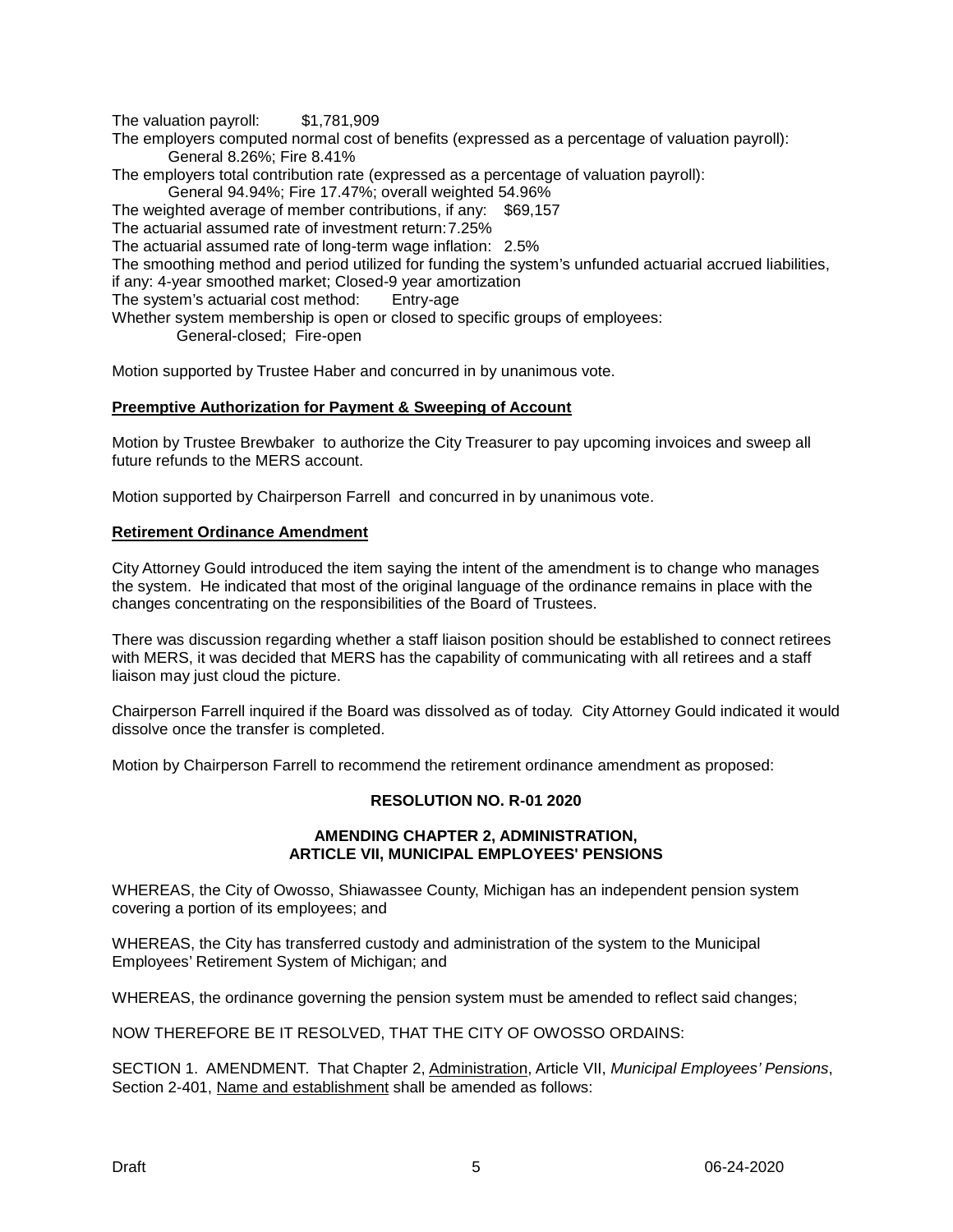Sec. 2-401. - Name and establishment.

(a) The city employees' retirement system, hereinafter called the "retirement system," is hereby established for the purpose of providing retirement allowances and survivor benefits for the employees of the city and their eligible dependents. The retirement system shall be maintained for the exclusive benefit of members and is intended to comply with the requirements of section 457(a) of the Internal Revenue Code of 1986, as amended from time to time (the "code"), with the requirements of any regulations issued thereunder, and with the requirements of any other applicable law. The trustees of the trust established as part of this retirement system are defined in section 2-403.

In accordance with the terms of the retirement system, the trustees have the ability at any time, and from time to time, to amend the retirement system.

To be administered effective December 31, 2005, this retirement system is amended and restated in its entirety to comply with the requirements of the Internal Revenue Code of 1986, as amended by the Uruguay Round Agreements Act, the Small Business Job Protection Act of 1996, the Taxpayer Relief Act of 1997, the Uniformed Services Employment and Reemployment Rights Act of 1996, the Internal Revenue Service Restructuring and Reform Act of 1998, the Community Renewal Tax Relief Act of 2000, the Economic Growth and Tax Relief Reconciliation Act of 2001 and all applicable rulings and regulations issued thereunder.

(b) As of June 1, 2020, or as soon thereafter as the transfer to the Michigan Employee Retirement System ("MERS") of all assets takes place, the Board of Trustees established by the aforesaid Chapter 2, Article VII, Section 2-403, as amended, and now existing pursuant thereto shall cease to exist. The previous authority to administer the retirement system established by this chapter for all active City employees and City retirees, both past and future, and all other active employees previously covered by this ordinance will be administrated and managed by MERS effective June 1, 2020. Any reference in this ordinance to the duties of the Board of Trustees shall be performed by MERS.

(c) The balance of the assets currently held by the Trustees belonging to the City of Owosso Retirement System established by the aforesaid Chapter 2, Article VII, as amended, shall be transferred to MERS on or before June 1, 2020, but remain the assets of the City of Owosso Retirement System and shall be administered by MERS as established under this chapter. When transferred, MERS shall credit said assets to the various funds and accounts provided for in this chapter, according to the purpose for which such assets were held and credited in the retirement system created under the aforesaid Chapter 2, Article VII, as amended.

SECTION 2. ADDITION. That the definition for MERS shall be added to Chapter 2, Administration, Article VII, *Municipal Employees' Pensions*, Section 2-402, Definitions as follows:

*MERS* means Municipal Employee Retirement System. The Municipal Employees' Retirement System of Michigan is an independent, professional retirement services company that administers the retirement plans for Michigan's local units of government on a not-for-profit basis.

SECTION 3. REPEAL & REPLACE. That Chapter 2, Administration, Article VII, *Municipal Employees' Pensions*, Section 2-403, Board of Trustees, be repealed in its entirety and restated as follows:

Sec. 2-403. - Board of trustees.

- (a) The City established, with the creation of the City Pension, a board of trustees (the "board") in whom was vested the general administration, management, and responsibility for the proper operation of the retirement.
	- 1) The MERS shall have the responsibility for the general administration and management of the system, and for making effective and construing the provisions of this chapter. It shall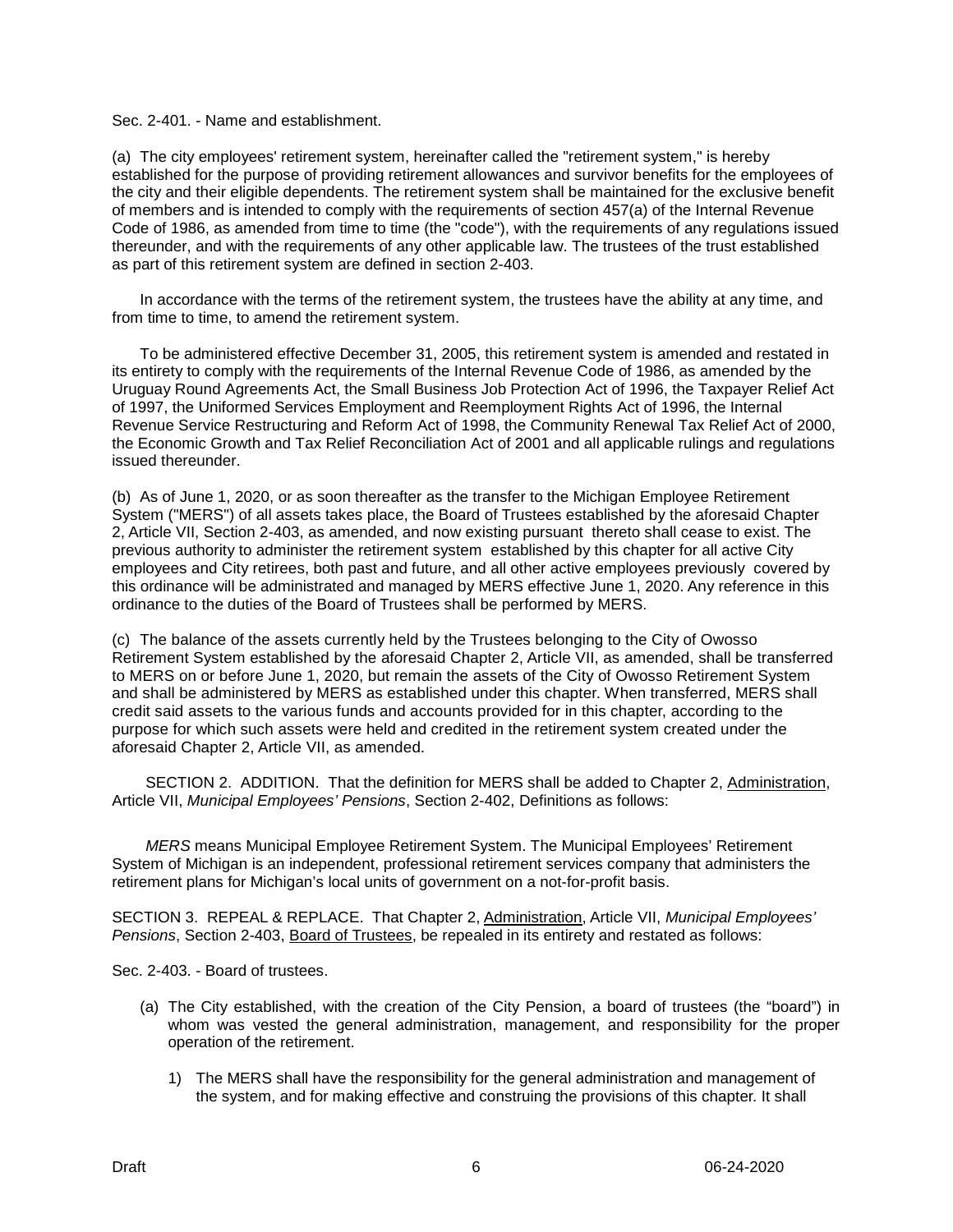have the power to negotiate and execute legal documents provided that any such legal document be approved by the City.

2) The City Board Trustees shall cease to exist as of June 1, 2020, or as soon thereafter as all of the assets are transferred to MERS, as provided herein. Thereafter the aforementioned date or condition, any reference of the "board" hereinafter shall be construed to be MERS.

SECTION 4. REPEAL. That Sections 2-404 through 2-408 of Chapter 2, Administration, Article VII, *Municipal Employees' Pensions*, be repealed in their entirety.

SECTION 5. REPLACE. That references to the "board" be replaced with "MERS" in Sections 2-409, 2- 414, and 2-432 through 2-435 as follows:

Sec. 2-409. - Records of retirement system—Annual report.

(a) The city clerk shall keep, or cause to be kept, in convenient form, such data as shall be necessary for an actuarial valuation of the assets and liabilities of the retirement system. The MERS shall render a report to the city manager and the council or their designee within ninety (90) days after the close of each fiscal year of the city showing the fiscal transactions of the retirement system for the year ending the preceding June 30, and the last balance sheet showing the financial condition of the retirement system by means of an actuarial valuation of the assets and liabilities of the retirement system.

(b) The board shall from time to time adopt such mortality, service, and other tables of experience, and a rate or rates of regular interest, as are necessary to maintain the operation of the retirement system on an actuarial basis.

Sec. 2-414. - Eligible domestic relations orders.

An eligible domestic relations order ("EDRO") is a signed domestic relations order issued by a state court which creates, recognizes or assigns to an alternate payee(s) the right to receive all or part of a member's retirement system benefit that is or will become payable to the member. An alternate payee is a spouse, former spouse, child, or other dependent of a member who is treated as a beneficiary under the retirement system as a result of the EDRO. The board may establish EDRO procedures, but in the absence of such procedures, the board will determine if a domestic relations order is an EDRO in accordance with the following:

- (1) MERS determination: Promptly upon receipt of a domestic relations order, the board will notify the participant and any alternate payee(s) named in the order of such receipt and will include a copy of this section. Within a reasonable time after receipt of the order, the board will make a determination as to whether or not the order is a EDRO as defined in MCL 38.1701 et seq. and will promptly notify the member and any alternate payee(s) in writing of the determination. If the order is determined to be an EDRO, the retirement system shall begin the payment of the benefit with the next monthly payment or upon retirement of the participant.
- (2) Specific requirements of an EDRO: In order for a domestic relations order to be an EDRO, it must specifically state all of the following:
	- a. The name, last known mailing address (if any) and the social security number of the member and each alternate payee(s) covered by the order;
	- b. The dollar amount or percentage of the benefit to be paid to each alternate payee, or the manner in which the amount or percentage is to be determined;
	- c. The number of payments or period to which such order applies; and
	- d. The name of the plan to which the order applies.

The domestic relations order will not be deemed an EDRO if it requires the retirement system to provide any type or form of benefit, or any option not already provided for in the retirement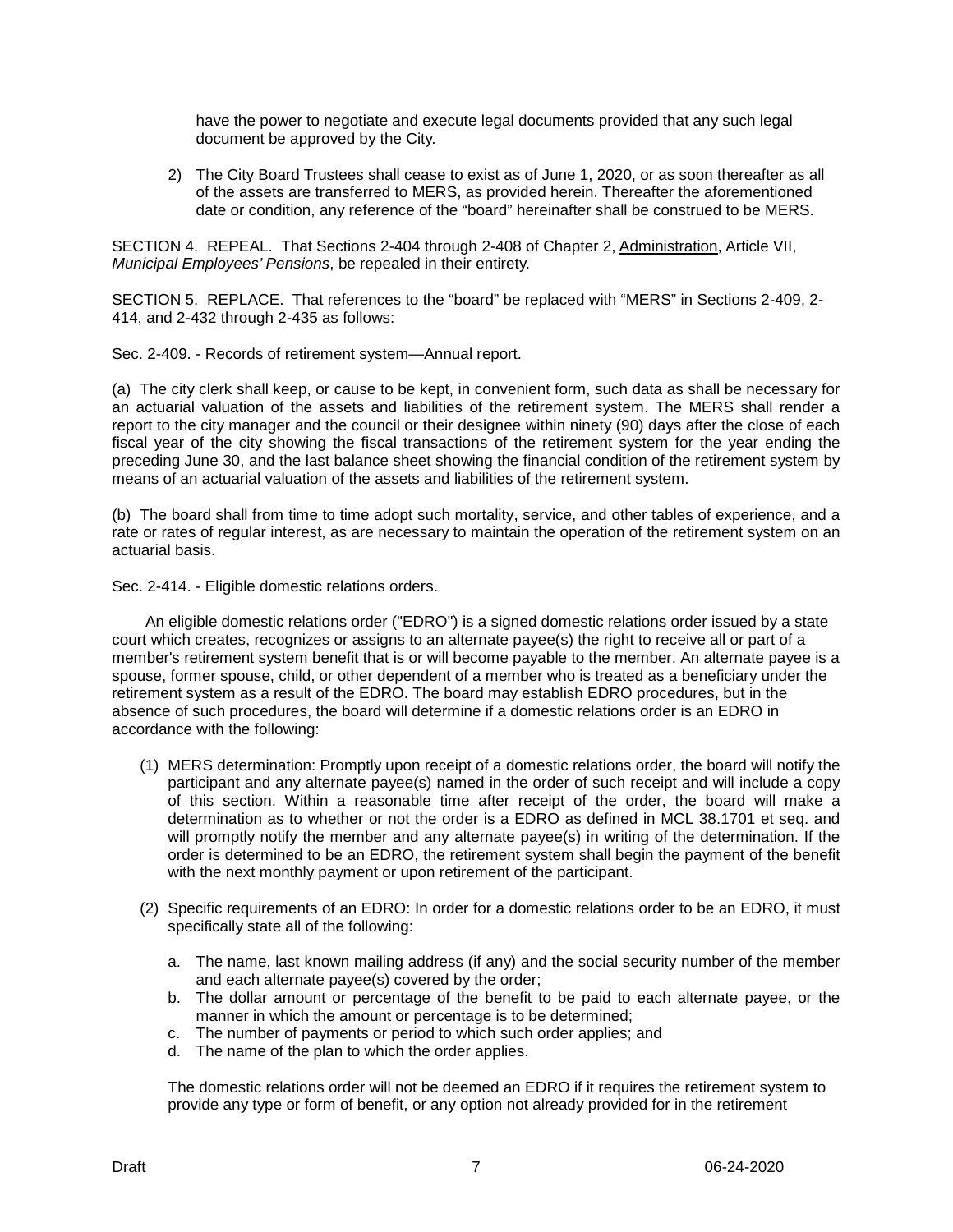system, or increased benefits determined on the basis of the actuarial value, or benefits in excess of the member's retirement system benefit, or payment of benefits to an alternate payee(s) required to be paid to another alternate payee under another EDRO.

- (3) Disputed orders: If there is a question as to whether or not a domestic relations order is a EDRO, there will be a delay in any payout to any payee(s) including the member, until the status is resolved. If the retirement system determines that the order is not an EDRO, the retirement system shall promptly notify the alternate payee(s) of this determination. The notification shall specify the reasons the order was not determined to be an EDRO. This determination does not prohibit the alternate payee(s) or the court from filing an amended order with the retirement system for redetermination.
- (4) Death of alternate payee(s): If an alternate payee(s) dies before receiving any payment of a benefit pursuant to an EDRO, that interest reverts to the member.

## Sec. 2-432. - Expense fund.

The expense fund shall be the fund to which shall be credited all money provided by the city to pay the administration expense of the retirement system, and from which shall be paid all expenses necessary in connection with the administration of the retirement system. The MERS shall, annually, certify to the council, according to budget procedure, the amount of appropriation necessary to administer the retirement system during the ensuing fiscal year. The council shall appropriate such amount to the credit of the expense fund.

Sec. 2-433. - Investment of assets.

(a) The MERS shall be the trustees of the assets of the retirement system, which shall be invested in a trust. The trustees shall have full power to invest and reinvest such assets subject to the provisions of Act No. 314 of the Public Acts of 1965, as amended, and as it might from time to time be amended or replaced by successor acts.

(b) The MERS shall have full power to hold, purchase, sell, assign, transfer, and dispose of any investments in which any of the moneys of the retirement system have been invested as well as the proceeds of such investments and any moneys belonging to the system. There shall be kept on deposit available cash not exceeding five (5) percent of the total assets of the retirement system. The trustees shall ensure that all investments, amounts, property and rights held under the trust fund are held for the exclusive benefit of members and their beneficiaries. The trust fund shall be held in trust pursuant to the trust agreement for the exclusive benefit of members and their beneficiaries and defraying reasonable expenses of the retirement system and of the trust fund. It shall be impossible, prior to the satisfaction of all liabilities with respect to members and their beneficiaries, for any part of the assets and income of the trust fund to be used for, or diverted to, purposes other than for the exclusive benefit of participants and their beneficiaries.

(c) The description of the various funds of the retirement system shall be interpreted to refer to the accounting records of the retirement system and not to the segregation of assets in the funds of the retirement system.

Sec. 2-434. - Income fund; crediting of regular interest.

(a) The income fund shall be the fund to which shall be credited all regular interest, dividends and other income derived from investments of the retirement system, all gifts and bequests received by the system, all unclaimed accumulated contributions as provided in this article, and all other moneys received by the retirement system the disposition of which is not specifically provided in this article. There shall be transferred from the income fund all amounts required to credit regular interest to the members savings fund, retirement reserve fund and pension reserve fund, as provided in this article. Whenever the board determines the balance in the income fund is more than sufficient to cover current charges to the fund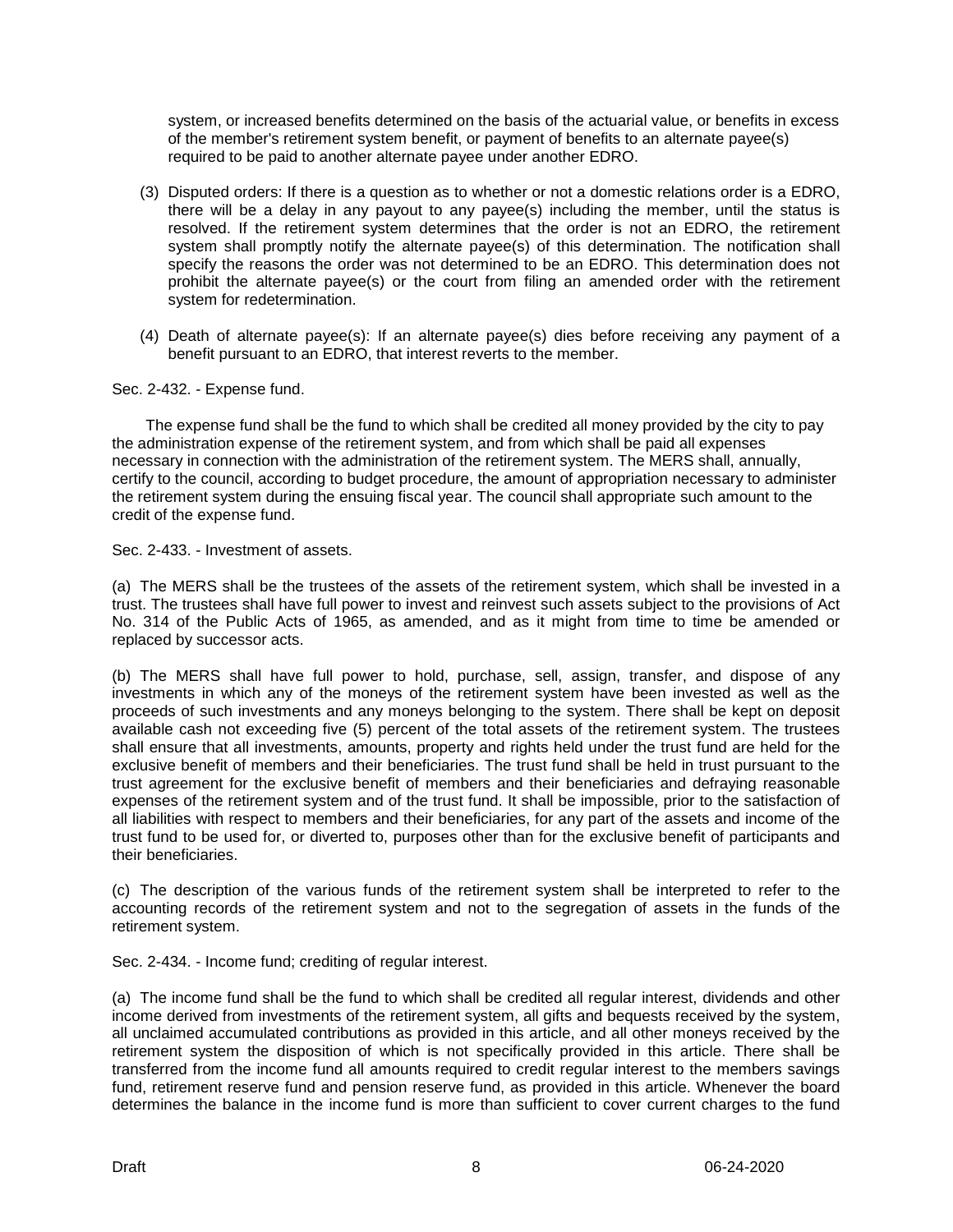such excess, or any part thereof, may be used to provide contingency reserves or to meet special requirements of the other funds of the retirement system. Whenever the balance in the income fund is insufficient to meet the charges to the fund the amount of the insufficiency shall be transferred from the pension reserve fund to the income fund. A member's accumulated contributions transferred from the members savings fund to the income fund may be paid from the income fund upon claim for same approved by the board MERS.

(b) The MERS shall, at the end of each fiscal year, allow and credit regular interest on the members' individual balances in the members savings fund, computed on the individual balances at the beginning of the fiscal year; and on the mean balances during the fiscal year in the pension reserve fund and retirement reserve fund.

Sec. 2-435. - Assignments prohibited.

The right of a person to a pension, to the return of accumulated contributions, the pension itself, any option benefit, any other right accrued or accruing to any person under the provisions of this article, and any moneys belonging to the retirement system shall not be subject to execution, garnishment, attachment, the operation of bankruptcy or insolvency law, or any other process of law whatsoever, and shall be unassignable, except as is specifically provided in this article. If a member is covered by a group insurance or prepayment plan participated in by the city, and should member be permitted to, and elect to, continue such coverage as a retirant, member may authorize the MERS to have deducted from member's pension the payments required of member to continue coverage under such group insurance or prepayment plan. The city shall have the right of set off for any claim arising from embezzlement by or fraud of a member, retirant or beneficiary.

SECTION 6. AVAILABILITY. This ordinance may be purchased or inspected in the city clerk's office, Monday through Friday between the hours of 9:00 a.m. and 5:00 p.m.

Motion supported by Trustee Morrice and concurred in by unanimous vote.

Chairperson Farrell asked what needs to be done to formally dissolve the board? City Attorney Gould indicated he would like to hold a meeting to mark the completion of the transfer and tie everything up in the minutes.

There was discussion about moving the meeting up a week because Chairperson Farrell will be out of town the week of August 26<sup>th</sup>. City Clerk Kirkland will contact board members to find an acceptable meeting date and time.

# **INVESTMENT CONSULTANT REPORT:**

# **Graystone: Performance Update, through May 31, 2020**

Graystone Consultant Brian Brice indicated that the portfolio had gains in the final quarter, highlighting the fact that it was a good choice to remain invested until the transfer took place. Liquidation of the portfolio went well. He went on to thank the Board for their businesses, saying it had been a pleasure to serve the group and he had enjoyed the relationship.

On behalf of the Board Chairperson Farrell thanked Mr. Brice for all of the team's efforts over the course of the last three years and personally thanked him for his expertise.

# **CITIZENS COMMENT:**

There were no citizen comments.